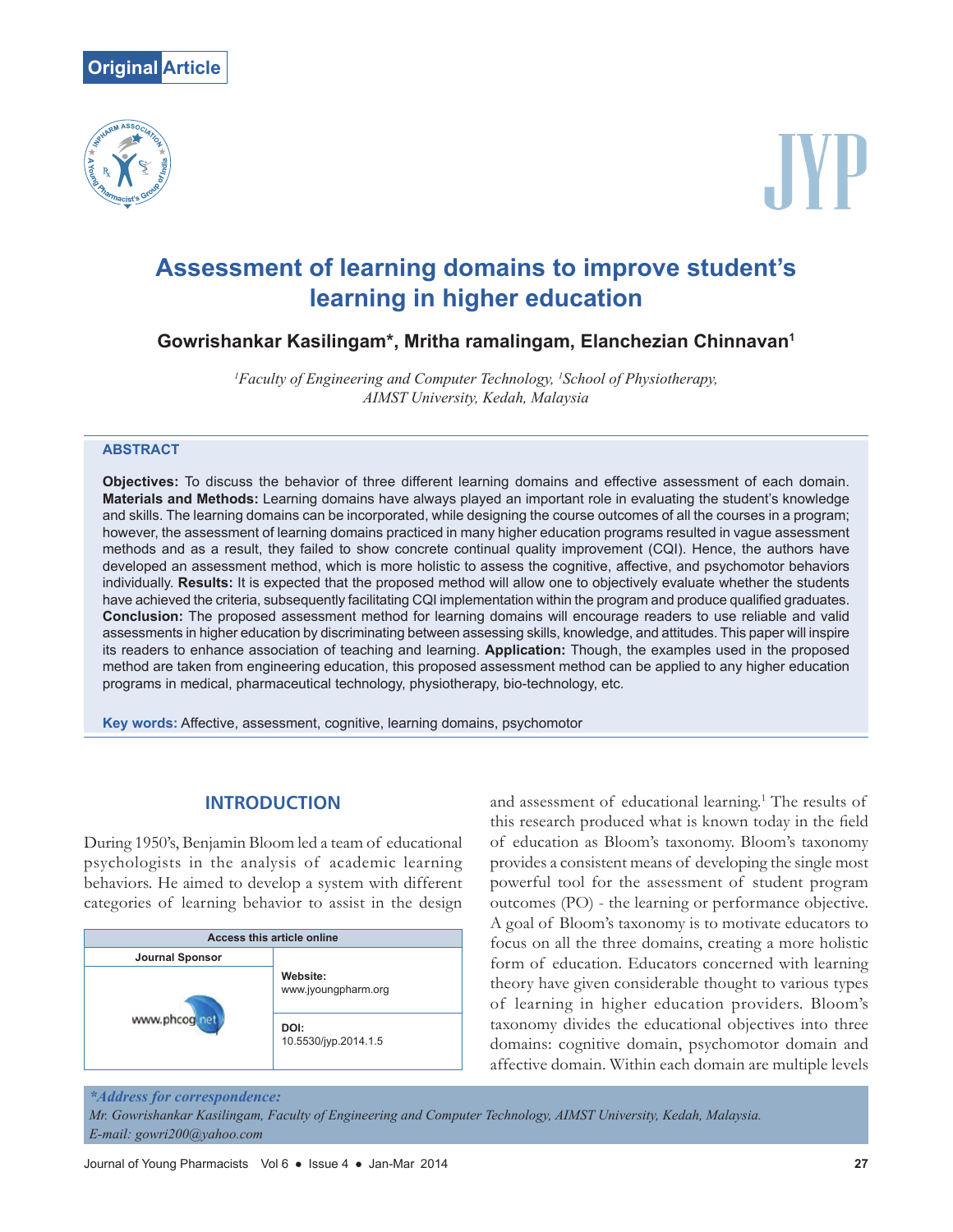of learning that progress from more basic, surface-level learning to more complex, deeper-level learning. The level of learning we strive to impact will vary across learning experiences depending on (1) the nature of the experience, (2) the developmental levels of the participating students and (3) the duration and intensity of the experience.

Bloom's taxonomy is a multi-tiered model of classifying thinking according to six cognitive levels of complexity. Throughout the study year, the levels have often been depicted as a stairway, leading many teachers to encourage their students to "climb to a higher level of thought." The lowest three levels are: Knowledge, comprehension, and application. The highest three levels are: analysis, synthesis and evaluation. The taxonomy is hierarchical; each level is combined by the higher levels. In other words, a student functioning at the 'application' level has also mastered the material at the "knowledge" and "comprehension" levels. One can easily see how this arrangement led to natural divisions of lower and higher level of thinking, and it is applicable to affective and psychomotor domains also. In 2001, a former student of Bloom, Lorin Anderson, led a new assembly, which met for the purpose of updating the taxonomy relevant to the  $21<sup>st</sup>$  century students and teachers.<sup>2,3</sup> Design of learning domain is carried out based on the inputs from cognitive psychologists, curriculum theorists and instructional researchers, and testing and assessment specialists. The designed learning domains are:

- Cognitive: Mental skills (knowledge), consisting six levels.
- Affective: Growth in feelings or emotional areas (attitude), consisting five levels.
- Psychomotor: Manual or physical skills (skills), consisting seven levels.

This paper deals essentially with implementation and assessment of learning domain behavior of the students addressed to outcome based education in higher education. The rest of the paper is organized as follows. Section 2 discusses the materials and methods of the learning domains. Section 3 explains the assessment method of learning domains and finally Section 4 concludes the paper.

# **MATERIALS AND METHODS**

This section discusses the assessment method, which is more holistic with specific performance criteria toward cognitive, affective, and psychomotor domains. This paper also produces a format for the assessment of learning domains in an effective way.

### **Cognitive domain**

Cognitive domain deals with how a student acquires processes and utilizes the knowledge. It is the "thinking" domain. This domain focuses on intellectual skills and is familiar to educators. Bloom's taxonomy (knowledge, comprehension, application, analysis, synthesis, and evaluation) is frequently used to describe the increasing complexity of cognitive skills as students move forward from a beginner to more advance level in their knowledge. Cognitive domain is the core of the learning domain. The other two domains (affective and psychomotor) require at least some of the cognitive components. The cognitive domain is well-suited for online environment of assessment.4 Courses that are hybrid (both online and face-to-face mode), often present the cognitive portion of the course through the web and use classroom teaching-learning methods for affective, psychomotor, and interpersonal course outcomes (COs).<sup>5</sup> The levels in the cognitive domain can be measured through:

- Class discussions refreshing previous lectures
- Organized class notes
- Tutorials
- Provide sufficient information through charts
- Power point slides
- Real time examples
- Self-check quizzes
- Project/problem based learnings
- Conducting course seminars and viva voce
- Practice questions with answers and "expert" explanations.

As we move up the cognitive domain, especially to synthesis and evaluation, collaborative assignments requiring students to engage in the problem or projectbased activities serve as an important way to determine whether the students have achieved that level of learning or not. These projects can be done online, but often lend themselves to at least some face-to-face interaction. If face-to-face interaction is not possible, synchronous mediated events such as web casting, interactive video, or conference calls facilitate project development. Furthermore, higher cognitive skills provide opportunities for a student to develop interpersonal domain learning. Now, the accreditation board of many countries insisted the higher education providers to implement the synthesis and evaluation from student's initial year of study onwards. Table 1 outlines the six levels in the cognitive domain and keywords that can be used to write learning objectives.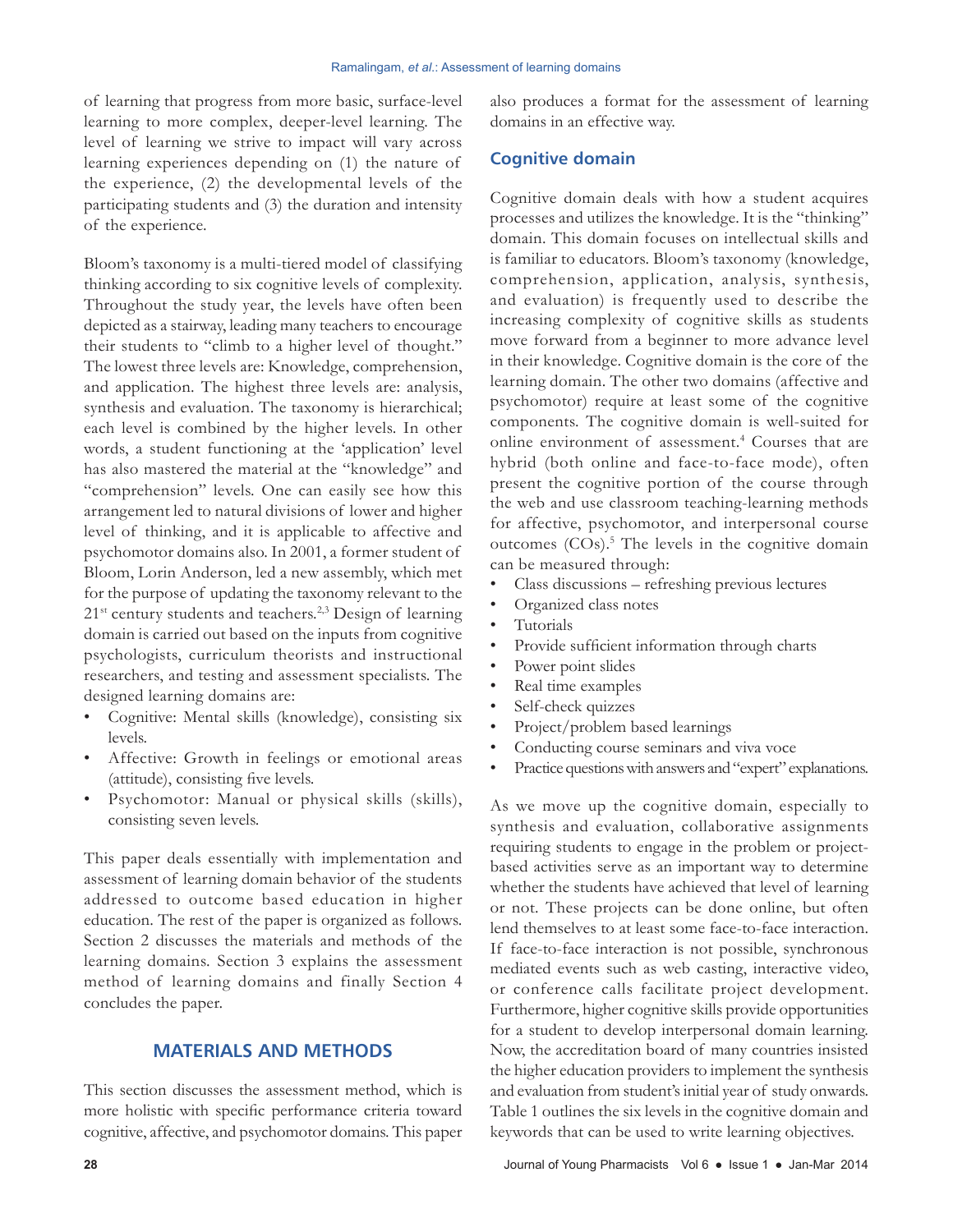#### **Table 1:** Cognitive domain

|                                                                            | <b>Increasing complexity</b>                                                                                               |                                                                                                                                                                                              |
|----------------------------------------------------------------------------|----------------------------------------------------------------------------------------------------------------------------|----------------------------------------------------------------------------------------------------------------------------------------------------------------------------------------------|
| Domain                                                                     | <b>Description</b>                                                                                                         | <b>Keywords</b>                                                                                                                                                                              |
| <b>Remember</b><br>Recalling important information                         | Retrieve relevant knowledge form long term<br>memory                                                                       | Define, repeat, record, list, recall, name, relate,<br>underline                                                                                                                             |
| Understand<br>Explaining important information                             | Understand, translate, explain facts, concepts,<br>principles, laws and theories or comprehension                          | Translate, restate, discuss, describe, recognize,<br>explain, express, identify, locate, report and review                                                                                   |
| <b>Apply</b><br>Solving closed-ended problems                              | Use facts, concepts, laws, theories, principles,<br>knowledge and skills to solve related problems                         | Interpret, apply, employ, use, demonstrate, dramatize,<br>practise, illustrate, operate, schedule and sketch                                                                                 |
| Analyze<br>Solving open-ended problems                                     | Compare and elaborate the similarities,<br>differences and relationship between one and<br>the other                       | Distinguish, analyse, solve, differentiate, appraise,<br>debate, calculate, experiment, test, compare,<br>contrast, criticize, diagram, inspect, question, relate,<br>examine and categorize |
| <b>Synthesis</b><br>Creating "unique" answers to<br>problems               | Merge, combine and integrate facts and ideas                                                                               | Compose, plan, propose, design, formulate, arrange,<br>assemble, collect, construct, create, set up, organize,<br>manage and prepare                                                         |
| Evaluation<br>Making critical judgments based<br>on a sound knowledge base | Prove, evaluate, verify, criticize, conclude<br>or to give opinion on a statement, invention,<br>principles, theories etc. | Judge, appraise, evaluate, rate, compare, revise,<br>assess and estimate                                                                                                                     |

# **Affective domain**

Affective domain is critical for learning, but is often not specifically addressed. This domain focuses on attitude, motivation, willingness to participate, valuing what is being learned and ultimately incorporating the discipline values into real life. Stages in this domain are not as sequential as the cognitive domain, but have been described as the following:

- Receiving (willing to listen)
- Responding (willing to listen)cifically addres
- Valuing (willing tο bε involveδ)
- Organizing (willing tο bε aν advocatε)
- Characterization (willing tο changε one's behavior, lifestyle, or way of life).

Teachers usually expect the students to be willing to "show up," participate in teaching-learning activity, expend the effort in their courses and sustain the effort throughout the course duration. Furthermore, the teachers would like the students to proceed to the next higher level course in the curriculum as they value what they have learned.

The affective domain is not best handled with just text on a screen. Class meetings or an initial class meeting to support an online course might be used for affective development. Videos and audio clips are also excellent ways to engage the affective domain. These should be short and may include the following:

- Feedback from alumni on how to be successful.
- Lecturers-students discussion on course value.
- Conducting Quiz at regular intervals.
- Examples of professionals applying the learned course knowledge in their lives.
- Conducting course-wise guest lectures.
- Streaming audio files throughout the course to encourage students' teaching-learning activity.
- Encourage students' visit to programme related organizations
- Short video clips of the instructor explaining course content.

To design COs for the courses by giving importance to affective learning domain, the inputs can be collected from alumni, academic advisory panel members, industry advisory panel members, lecturers, and other stakeholders. Face-toface courses can include affective online components by allowing students to raise questions, get feedback and hear encouraging messages from the instructor.

Motivate the students to set individual objectives that are reasonable can also enhance affective learning. To the extent how the students are challenged or new to content, we would expect the educators to include level of the affective domain in COs. Table 2 outlines the five levels in the affective domain and keywords that can be used to write learning objectives.

# **Psychomotor domain**

Psychomotor domain focuses on performing sequences of motor activities to a specified level of accuracy, smoothness, rapidity, or force. Underlying the motor activity is cognitive understanding. In the higher education environment, psychomotor learning can be included in the following contents:

- Lab courses for science classes
- Vocational courses
- Physical education courses
- Training using specified equipment such as computers, projectors, videos etc.
- Performing arts.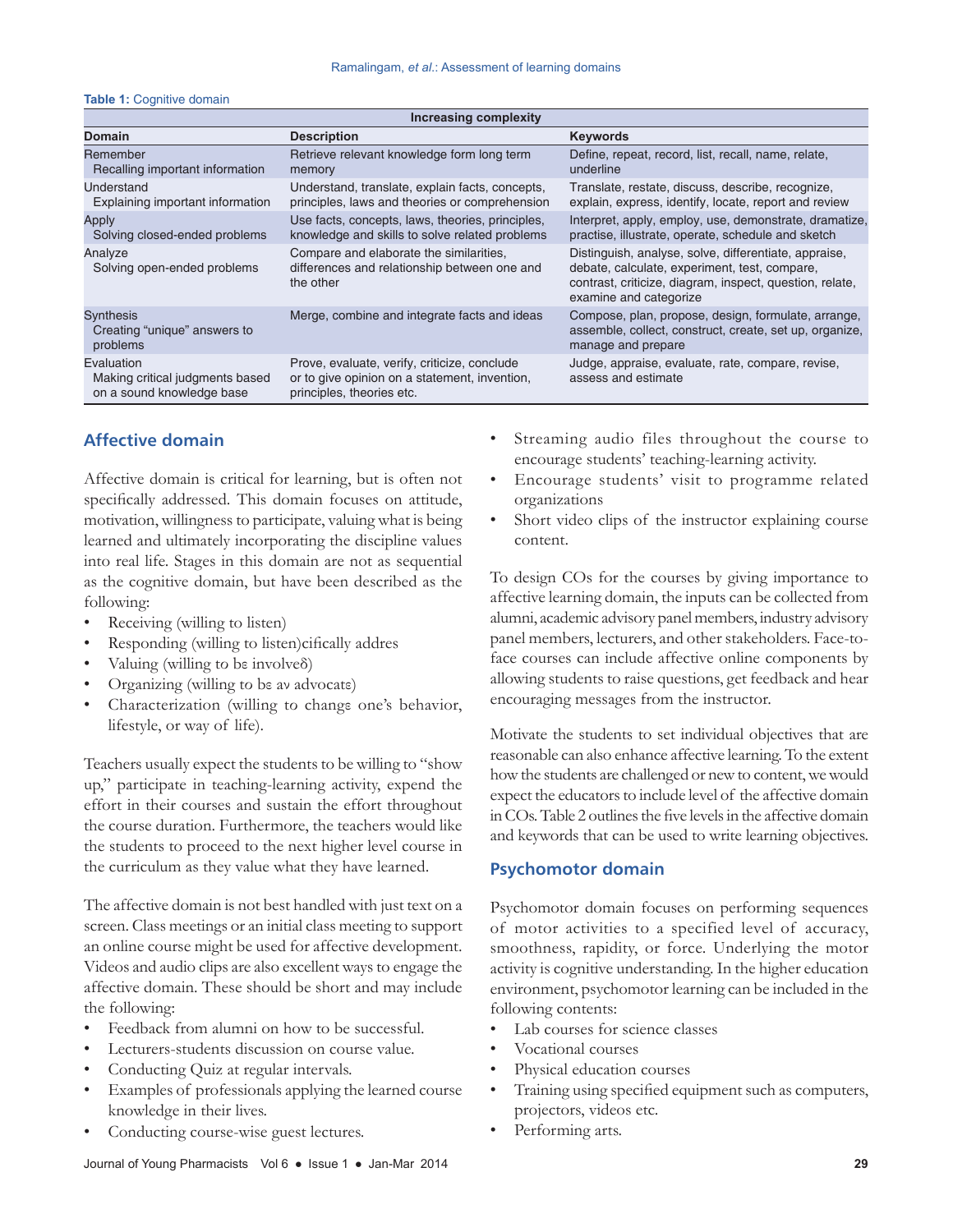The stages of the psychomotor domain have been described as follows:

- Action (elementary movement)
- Coordination (synchronized movement)
- Formation (bodily movement)
- Production (verbal and nonverbal movement).

The psychomotor domain is best assessed in a faceto-face situation. Since there is a cognitive component underlying motor skills, these can be effectively observed through videos, demonstrations, online text descriptions, or with pictures of each step in the sequence. Simulations can be used to help people to learn the steps or practice variations of a motor sequence. However ultimately,

#### **Table 2:** Affective domain

| <b>Increasing complexity</b>                                                                |                                                                                                                                                                                           |                                                                                                                                                                                      |  |
|---------------------------------------------------------------------------------------------|-------------------------------------------------------------------------------------------------------------------------------------------------------------------------------------------|--------------------------------------------------------------------------------------------------------------------------------------------------------------------------------------|--|
| <b>Domain</b>                                                                               | <b>Description</b>                                                                                                                                                                        | <b>Keywords</b>                                                                                                                                                                      |  |
| Receiving<br>Willing to<br>listen                                                           | Awareness,<br>willingness to<br>hear, selected<br>attention                                                                                                                               | Ask, choose,<br>describe, follow,<br>identify, locate,<br>name, select, reply,<br>use                                                                                                |  |
| Responding<br>Willing to<br>participate                                                     | Active<br>participation,<br>interaction<br>or response<br>to new<br>information or<br>experiences                                                                                         | Answer, assist, aid,<br>compile, conform,<br>discuss, help, label,<br>perform, practice,<br>present, read,<br>recite, report, select,<br>tell, write                                 |  |
| Valuing<br>Willing to be<br>involved                                                        | Value or worth<br>a person<br>attaches to<br>particular<br>object,<br>phenomenon<br>or behavior.<br>This ranges<br>from simple<br>acceptance to<br>more complex<br>state of<br>commitment | Complete,<br>demonstrate.<br>differentiate,<br>explain, follow,<br>form, initiate, join,<br>justify, propose,<br>read, share, study,<br>work                                         |  |
| Organization<br>Willing to be<br>an advocate                                                | Incorporating<br>new<br>information or<br>experiences<br>to existing<br>system                                                                                                            | Adhere, alter,<br>arrange, combine,<br>compare, complete,<br>defend, formulate,<br>generalize, identify,<br>integrate, modify,<br>order, organize,<br>prepare, relate,<br>synthesize |  |
| Characterization<br>Willing to<br>change one's<br>behavior,<br>lifestyle, or<br>way of life | Value system<br>that controls<br>their behavior.<br>The behavior<br>is pervasive,<br>consistent,<br>predictable<br>and most<br>importantly,<br>characteristic<br>of the learner           | Act, discriminate,<br>display, influence,<br>listen, modify,<br>perform, practice,<br>propose, qualify,<br>question, revise,<br>serve, solve, verify,<br>use                         |  |

the student should perform the skill with an instructor or designee judging if the skill was performed to a set standard. Sometimes, simulations are used for learning without "hands on" opportunities. Students who are new to a content area will generally benefit more from "hands-on" learning than from mediated learning within the psychomotor domain. As students improve to expert, videos and pictures can be used to teach the skill. Table 3 outlines the seven levels in psychomotor domain and keywords that can be used to write learning objectives.

#### **Table 3:** Psychomotor domain

|                                                                                                | <b>Psychomotor domain</b>                                                                                                                              |                                                                                                                                                                               |
|------------------------------------------------------------------------------------------------|--------------------------------------------------------------------------------------------------------------------------------------------------------|-------------------------------------------------------------------------------------------------------------------------------------------------------------------------------|
| Domain                                                                                         | <b>Description</b>                                                                                                                                     | <b>Keywords</b>                                                                                                                                                               |
| Perception<br><b>Senses cues</b><br>that guided<br>motor activity                              | Uses senses<br>organs to obtain<br>cues to guide<br>action: ranges<br>from awareness<br>of stimulus to<br>translating cue<br>perception into<br>action | Choose, describe,<br>detect, differentiate,<br>distinguish, identify,<br>isolate, relate, select,<br>separate                                                                 |
| Set<br>Is mentally,<br>emotionally and<br>physically ready<br>to act                           | Readiness to take<br>action: includes<br>mental, physical<br>and emotional set                                                                         | Begin, display, explain,<br>move, proceed, react,<br>respond, show, start,<br>volunteer                                                                                       |
| Guided response<br>Imitates and<br>practices skills,<br>often in discrete<br>steps             | Knowledge of the<br>steps required to<br>perform a task:<br>includes imitation<br>and trial and error                                                  | Copies, traces, follows,<br>react, reproduce,<br>responds                                                                                                                     |
| Mechanism<br>Performs acts<br>with increasing,<br>efficiency,<br>confidence and<br>proficiency | Perform tasks in a<br>habitual manner:<br>with a degree of<br>confidence and<br>proficiency                                                            | assembles, calibrates,<br>constructs, dismantles,<br>displays, fastens,<br>fixes, grinds, heats,<br>manipulates,<br>measures, mends,<br>mixes, organizes,<br>sketches         |
| Complex overt<br>response<br>Performs<br>automatically                                         | Skill performance<br>of motor acts<br>involving complex<br>patterns of<br>movement                                                                     | assembles, builds,<br>calibrates, constructs,<br>dismantles, displays,<br>fastens, fixes, grinds,<br>heats, manipulates,<br>measures, mends,<br>mixes, organizes,<br>sketches |
| Adaptation<br>Adapts skill to<br>meet a problem<br>situation                                   | Modifies<br>movement<br>patterns to<br>account for<br>problematic or<br>new situations                                                                 | Adapt, alter, chance,<br>rearrange, reorganize,<br>revise, vary                                                                                                               |
| Origination<br>Creates new<br>patterns<br>for specific<br>situations                           | Creating new<br>movement<br>patterns to<br>account for<br>problematic or<br>new situations;<br>creates new tasks<br>that incorporate<br>learned ones   | Arranges, builds,<br>combines, composes<br>constructs, creates,<br>designs, initiate,<br>makes, originates                                                                    |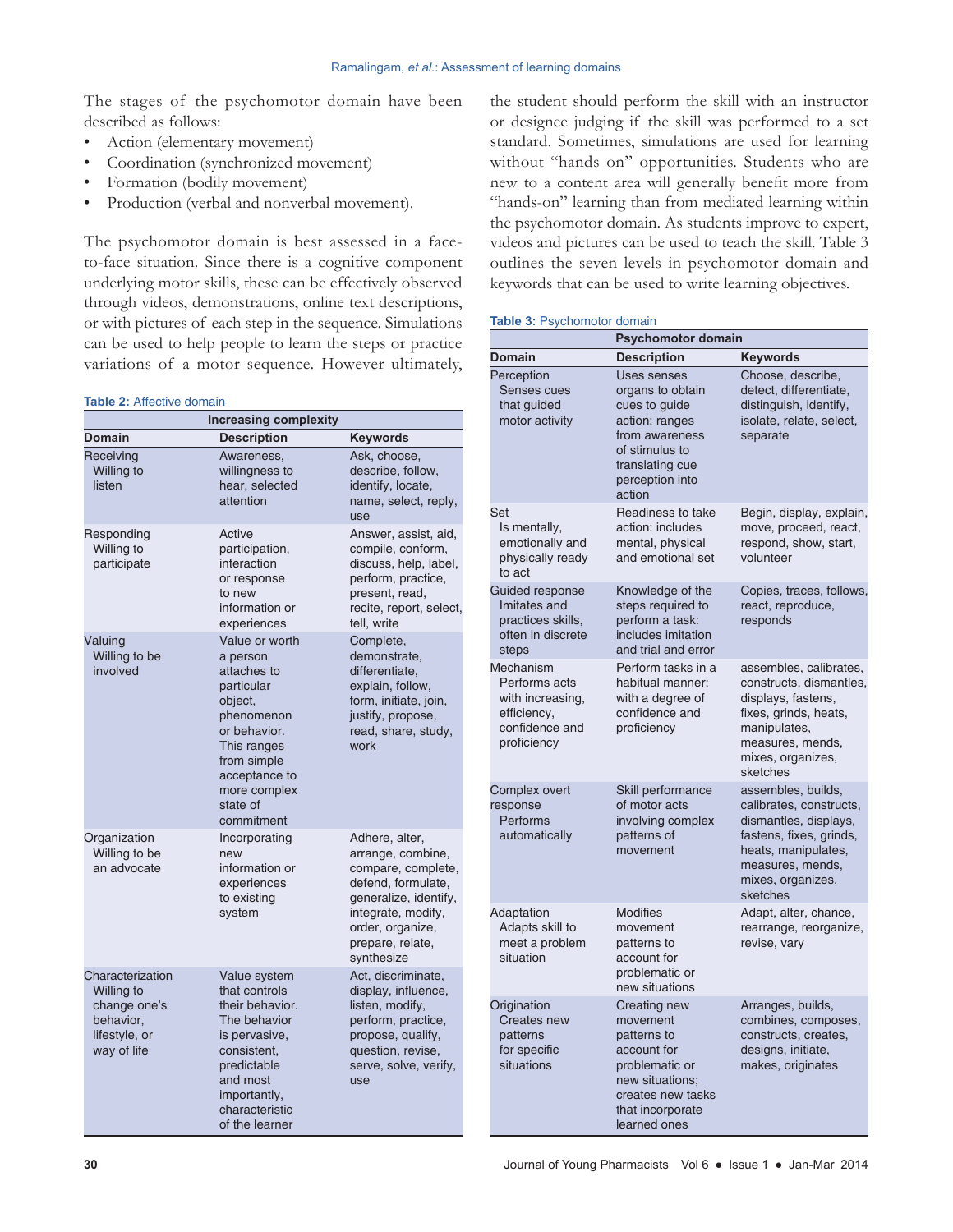# **Assessment of learning domains**

COs are statements that describe significant and essential learning that learners have achieved and can reliably demonstrate at the end of a course. This means the COs identify what the learner will understand and be able to do by the end of a course.<sup>6</sup> COs should be measureable and observable through cognitive, psychomotor, and affective learning domains. In other words, COs should reflect essential knowledge, skills and attitudes and finally, represent the minimum performances that must be achieved upon successfully completing a course. CO is developed using Bloom's taxonomy that involves three learning domains: cognitive, affective and psychomotor.<sup>7</sup> These learning domains can be measured through the crafting of COs. Initially, while designing COs for any particular course, it is necessary to mention the level of learning domains such as cognitive, affective and psychomotor that is to be achieved through a particular course. Table 4 shows a sample template of designing COs. As shown in Table 4, C represents Cognitive; A-Affective and P-Psychomotor domains. Table 4 clearly explains how an individual CO is linked with the POs and learning domains. The achievement of POs can be measured through Final exam, Mid Semester Exam, Laboratory, Assignments, etc.<sup>8</sup> The assessment of learning domains is explained in Table 5.

Cognitive domain is easy to measure compared with other two domains. And also the assessment of the cognitive domain will have an impact on other domains. As mentioned earlier, designing of COs based on POs and learning domains, the cognitive domain of a particular course can be easily measured through final examination. While designing COs, the lecturers decide the level of cognitive to be achieved by the end of the course. Now, most of the higher education providers insisted their examiners to set question paper to achieve a minimum of 25% of cognitive levels C5 and C6. A student who is able to answer the higher (C5 and C6) cognitive level questions, indirectly shows that the particular student can achieve the affective and psychomotor domains. Table 6 shows the level of cognitive mentioned in each questions.

The template in Table 6 explains how to set questions involving different cognitive levels. Based on Table 6 values, the achievement of cognitive levels of each student can be measured using the template in Table 7. After evaluation, the percentage of cognitive level achieved by individual student can be measured. The improvement can be done based on the feedback from co-lecturers, modification in teaching methodology, etc. It is the responsibility of the lecturer for each course to maintain a detailed course syllabus, which carefully delineates both the content and learning domains addressed by the course. The syllabus should also contain course objectives, instructional techniques, and evaluation methods.

There are two primary purposes of an affective evaluation system: (1) To verify competence in the affective domain, and (2) to serve as a method to change behavior. Affective domain focuses on receiving, responding, valuing, organizing, and characterization. Quiz can be conducted based on the previous class lectures, by streaming course videos, lecture notes, etc. Here, we are doing the assessment based on interaction quiz from the video presentation.

| <b>Table 4: Template of COs with POs and learning domains</b> |  |
|---------------------------------------------------------------|--|
|---------------------------------------------------------------|--|

| <b>COs</b>      | <b>Description</b> | POs and learning domains                                                             |
|-----------------|--------------------|--------------------------------------------------------------------------------------|
| CO <sub>1</sub> | -                  | PO <sub>2</sub> , PO <sub>3</sub> , C <sub>3</sub> , A <sub>3</sub> , P <sub>3</sub> |
| CO <sub>2</sub> | -                  | PO3, PO4, PO7, PO8, C6, A4, P4                                                       |
| CO <sub>3</sub> | -                  | PO3, PO4, PO7, PO8, C6, A5, P7                                                       |

COs: Course outcomes, POs: Programme outcomes

#### **Table 5:** Assessment of learning domains

|                                                                                                                                                                                                                                                                                                 | <b>Assessment method</b>                                                                                                                                                                                                                                                                                                                                                                      |                                                                                                                                                      |
|-------------------------------------------------------------------------------------------------------------------------------------------------------------------------------------------------------------------------------------------------------------------------------------------------|-----------------------------------------------------------------------------------------------------------------------------------------------------------------------------------------------------------------------------------------------------------------------------------------------------------------------------------------------------------------------------------------------|------------------------------------------------------------------------------------------------------------------------------------------------------|
| Cognitive                                                                                                                                                                                                                                                                                       | <b>Affective</b>                                                                                                                                                                                                                                                                                                                                                                              | <b>Psychomotor</b>                                                                                                                                   |
| Previous class<br>discussions<br><b>Tutorials</b><br>Real time examples<br>Self-check quizzes<br>Project based learning<br>Problem based learning<br>Practice questions with<br>answers and "expert"<br>explanations<br>Conducting course<br>seminars and viva voce<br><b>Final examination</b> | Conducting quiz<br>Conducting<br>course-wise guest<br>lectures<br>Professionals<br>who are using the<br>knowledge from the<br>course in their lives<br>Project report<br>writing<br>Streaming audio<br>files throughout the<br>course encouraging<br>students and<br>providing helpful<br>tips<br>Industrial visits<br>Short video clips<br>of the instructor<br>explaining course<br>content | Final year<br>project<br>Laboratory<br>Mini-project<br>Attending<br>project<br>exhibition<br>Industrial visits<br>Industrial<br>in-plant<br>training |

| <b>Table 6:</b> Setting of questions using different cognitive levels |  |  |  |  |  |  |
|-----------------------------------------------------------------------|--|--|--|--|--|--|
|-----------------------------------------------------------------------|--|--|--|--|--|--|

|   | <b>Questions Examples</b>                                                                        |  | level | <b>Bloom's taxanomy</b> |  |
|---|--------------------------------------------------------------------------------------------------|--|-------|-------------------------|--|
|   |                                                                                                  |  |       | C1 C2 C3 C4 C5 C6       |  |
|   | Explain the concepts of open<br>loop and closed loop system                                      |  |       |                         |  |
|   | Define rise time, peak time and<br>maximum peak overshoot                                        |  |       |                         |  |
| з | Derive the transfer function of<br>field controlled DC motor                                     |  |       |                         |  |
|   | Sketch the rootlocus for the<br>system and determine the value<br>of K when damping ratio is 0.5 |  |       |                         |  |
| 5 | Design PID controller for the<br>system using bode plot method                                   |  |       |                         |  |

PID: Proportional integral derivative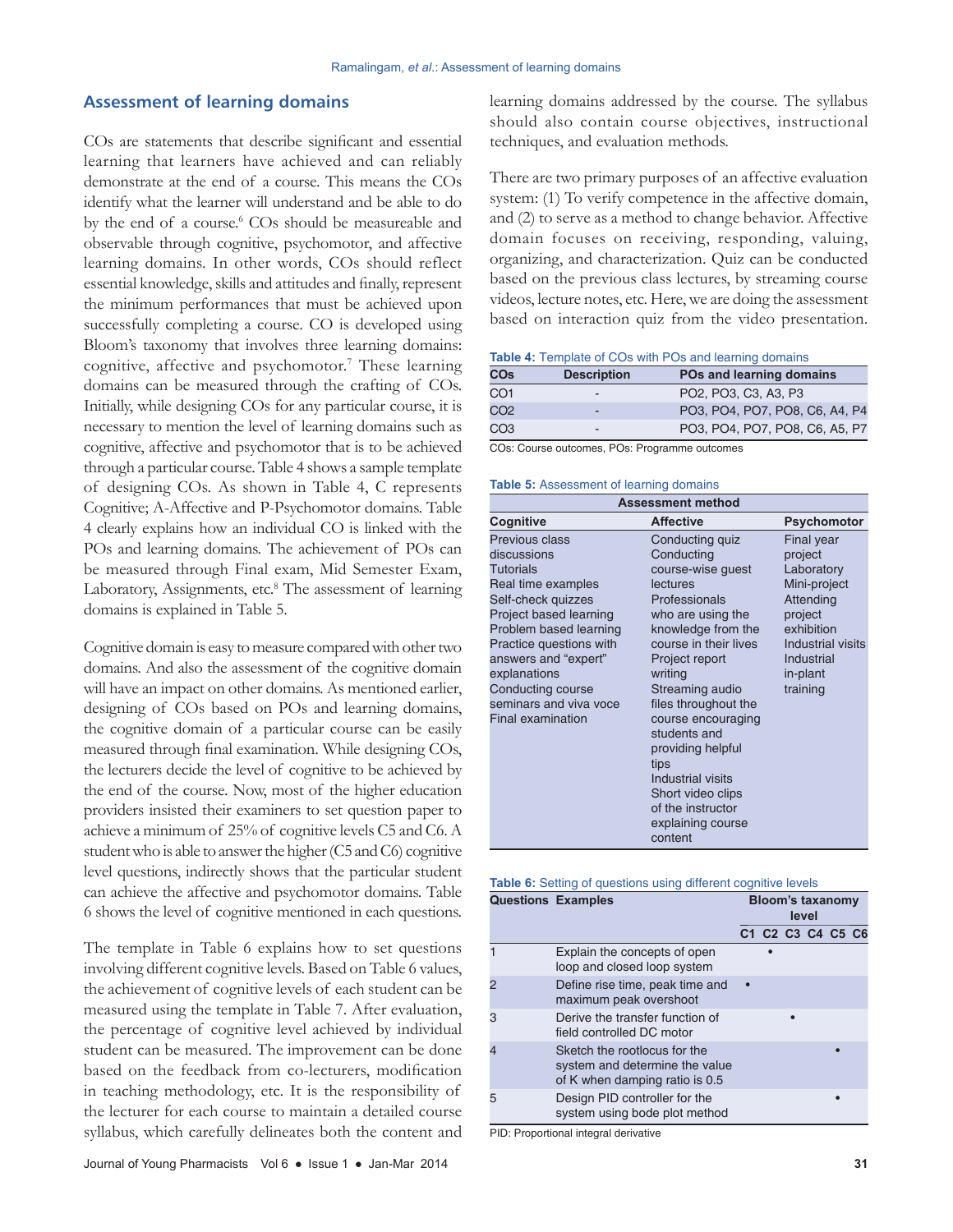|                | Assessment for cognitive domain |                                                                                             |          |              |
|----------------|---------------------------------|---------------------------------------------------------------------------------------------|----------|--------------|
| Level          | <b>Domain</b>                   | <b>Description</b>                                                                          | Achieved | Not achieved |
| C <sub>1</sub> | Remember                        | Explain the concepts of open loop and closed loop system                                    |          |              |
| C <sub>2</sub> | Understand                      | Define rise time, peak time and maximum peak overshoot                                      |          |              |
| C <sub>3</sub> | Apply                           | Derive the transfer function of field controlled DC motor                                   |          |              |
| C <sub>4</sub> | Analyze                         | Sketch the root locus for the system and determine the value of K when damping ratio is 0.5 |          |              |
| C <sub>5</sub> | <b>Synthesis</b>                | Design PID controller for the system using bode plot method                                 |          |              |
| C <sub>6</sub> | Evaluation                      | Justify your answer for the proposed design                                                 |          |              |

#### **Table 7:** Template for the assessment of cognitive domain

PID: Proportional integral derivative

Table 8 explains how to assess affective domain through the quiz for a video presentation.

The template in Table 8 can also be used to assess seminar presentation and guest lecture. Finally at the end of each course, average affective level assessment can be calculated for the individual student. This method shows the calculation of the affective domain in an effective way.

Psychomotor assessment consists of several levels namely,

- Identifying the practical skills
- Designing laboratory practical test
- Developing skill assessment form.

Laboratory manual in the laboratory were analyzed and reviewed. The common procedures and tasks for each laboratory experiments were grouped according to the practical skills performed by students. Later, the lecturers compare the practical skills that have been identified with the psychomotor domain model. Table 9 shows the identified practical skills and the mapping of skills to the psychomotor domain.

In order to identify the practical skills acquired by the students, the lecturer has to develop assessment rubric. This rubric was designed subsequent to the analysis of the laboratory experiment and the design of the laboratory practical test. This rubric was used by the lecturers as a checklist in identifying the students' practical skills in performing the tasks specified in the practical test. Table 10 illustrates the sample assessment rubric.

The items in Table 10 were categorized into different groups based on comparison made between practical skills with psychomotor domain. The groups were arranged in the sequences of work performed by students during the experiments. For example, the items 1, 2, and 3 are focused on the students' ability to recollect the basics needed for that experiment. Students' ability to determine the components, values and the polarity of the components was also categorized under this category. Item 4 is focused on the students' ability to construct the circuit. Items 5-9 tested the students' ability to operate the instruments, which include

#### **Table 8:** Template for the assessment of affective domain

|                |                     | Assessment rubric for affective domain                                   |               |
|----------------|---------------------|--------------------------------------------------------------------------|---------------|
|                | <b>Level Domain</b> | <b>Description</b>                                                       | Able Not able |
| A <sub>1</sub> | Receiving           | Receiving information from<br>the videos                                 |               |
| A2             | Responding          | Answering for the questions                                              |               |
| A3             | Valuing             | <b>Explaining the concepts</b><br>involved                               |               |
| A <sub>4</sub> | Organization        | Modify the existing<br>concepts with new ideas                           |               |
| A <sub>5</sub> |                     | Characterization Use the concept to change<br>his behavior or life style |               |

**Table 9:** Template of mapping skills to psychomotor domain

| Tasks                                        | <b>Description</b>                                   | <b>Psychomotor</b><br>domain level |
|----------------------------------------------|------------------------------------------------------|------------------------------------|
| Name and Identify<br>the component           | Able to identify the<br>components                   | Perception                         |
| Sketch/identify the<br>symbols               | Able to draw the relevant<br>circuit                 | Perception                         |
| <b>Explain the function</b><br>of components | Able to explain the<br>working principle             | Perception                         |
| Construct circuit                            | Developing circuit diagram<br>based on design values | Mechanism                          |
| Connection                                   | Implementation of circuit<br>diagram                 | Guided<br>response                 |
| Theoretical<br>calculation                   | Theoretical evaluation of<br>output results          | Guided<br>response                 |
| <b>Practical readings</b>                    | Comparing theoretical<br>with practical values       | Guided<br>response                 |
| Inference                                    | Understanding of<br>experiment                       | Adaptation                         |

connecting the instruments and calibrating them. Finally, the students' ability to interpret the measuring instrument's indication is described by items 10 and 11. Using this idea, we can easily measure whether the students have achieved the level of psychomotor mentioned in design of COs.

# **RESULTS AND DISCUSSION**

The learning domain assessment is continuous starting from the first week until the last week of lecture. At the end of the course learning process and assessment, all the lecturers must do the course evaluation in order to analyze the student achievement in terms of PO and taxonomy level. Results may imply needed change in